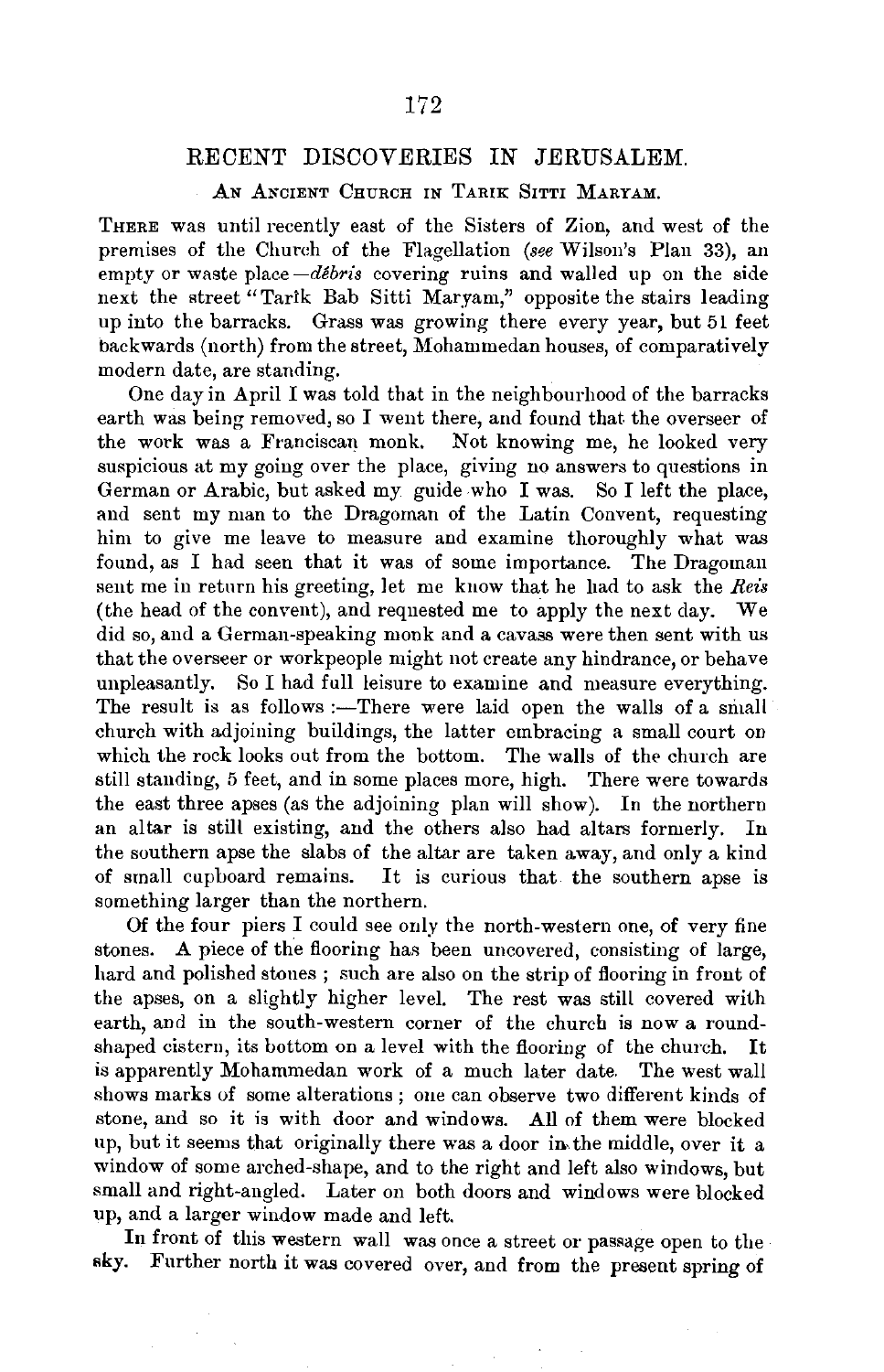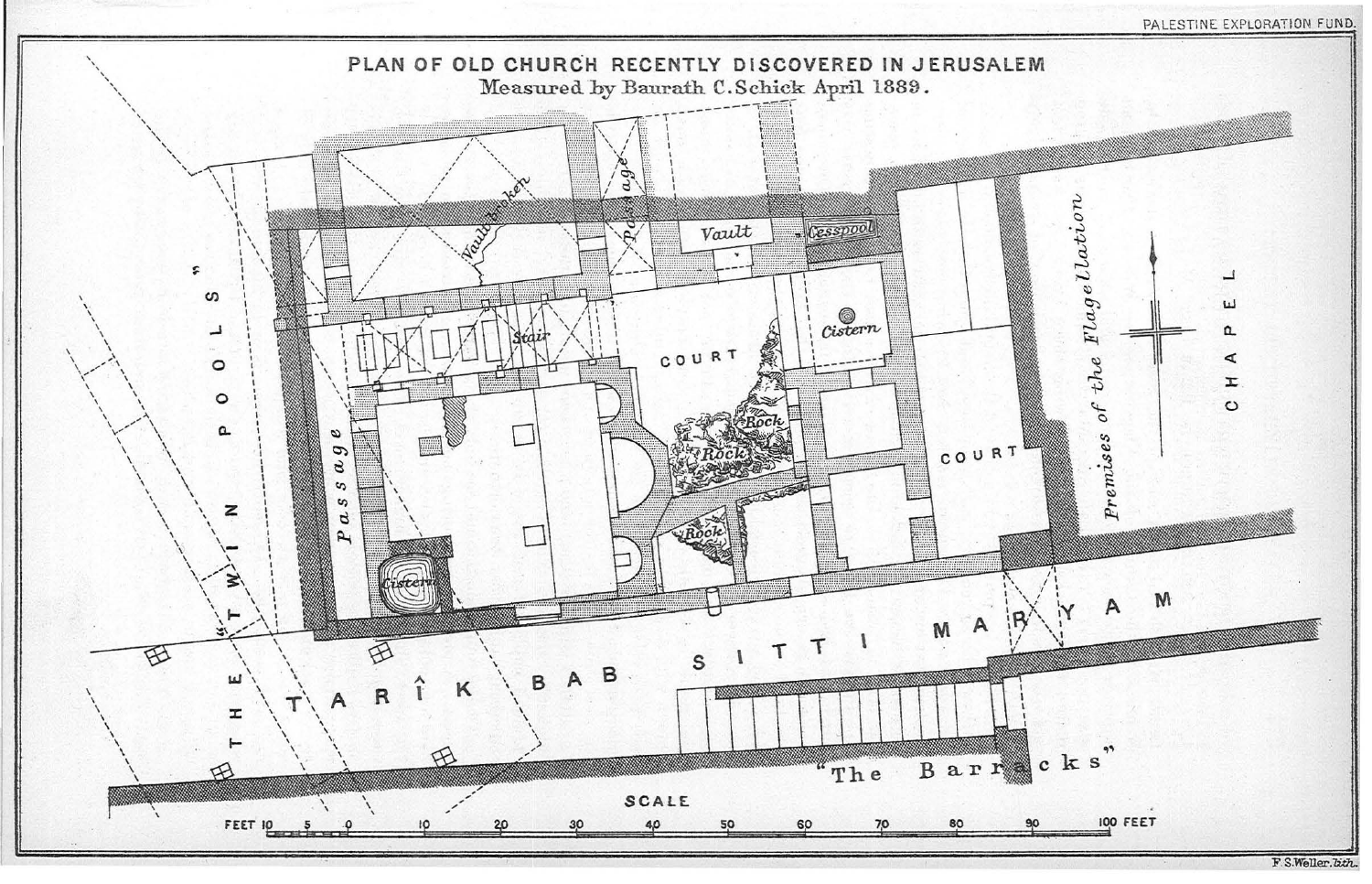the arch one can find the breadth of the passage as shown on the plan by a dotted line. The present passage is rather narrow, as the new wall of the building of the Sisters of Zion projects upon it. The north wall of the church has at the north-west corner a door, and it had originally three windows also, but later on was altered. Along the outside of this wall also there was originally an uncovered passage, 8 feet wide, and the opposite wall had door and windows, most of which were subsequently shut up and the passage vaulted over by four small cross vaults, their feet resting on corbel-stones inserted (new) into the wall, as shown in the plan. On account of the former windows in both walls, these corbels or brackets are not always at equal distances or exactly opposite one another, but placed on the masonry already existing.

On the flooring of the passage are lying across, at nearly equal distances from one another, six large stone slabs, which I think are tombstones. I found no inscription or marks on them. In later times this passage was used as a cesspool, so that all was very dirty when I examined it. Towards the east a flight of five steps nearly 2 feet wide leads up to a court where the rock is visible, on a level about 5 feet higher than the general level of the flooring of the church and the passage-so it is clear three or four steps are now missing.

Of the southern wall of the church I could see only a piece at the corner of the southern apse, the door where the donkeys were coming in and going out with their load of earth was there ; the earth was not yet removed. Probably a door may be found in it and indications of windows. The latter is more doubtful, as the flooring of the church is only 6 feet 4 inches lower than the present surface of the street ; the level of the floorings of the passages in west and north is about 10 inches higher, nearly the same as in the apses.

East of the church adjoining the street are two underground chambers. Their vaults are destroyed, and on their floor the rock rises up. Possibly other rooms may have stood on these underground chambers; but I doubt it, as there is lying in the modern wall the shaft of a pillar and the opening of a former gate, which very likely led immediately from the street to the court inside. East of this and of the court there are two rooms whose vaults have also fallen down, and north of them is an open space (formerly covered) with the mouth of a rock-hewn cistern full of water, further north of which is a modern cesspool for the neighbouring house. East of all this a kind of court has been cleared, and towards the north a great many stones are piled up. Then comes the wall of the premises of the Flagellation Church belonging also to the Franciscan brethren.

North of all this there were two larger rooms, the vaults of which are in great part fallen, but as a passage between is preserved one can 1neasure how far these rooms went northwards, and observe that they are now half under the modern Mohammedan houses.

Although this newly-discovered church is only a very little one, still its existence, situation, and surroundings are of interest in many ways. It is interesting that a church was built so very near to that of the